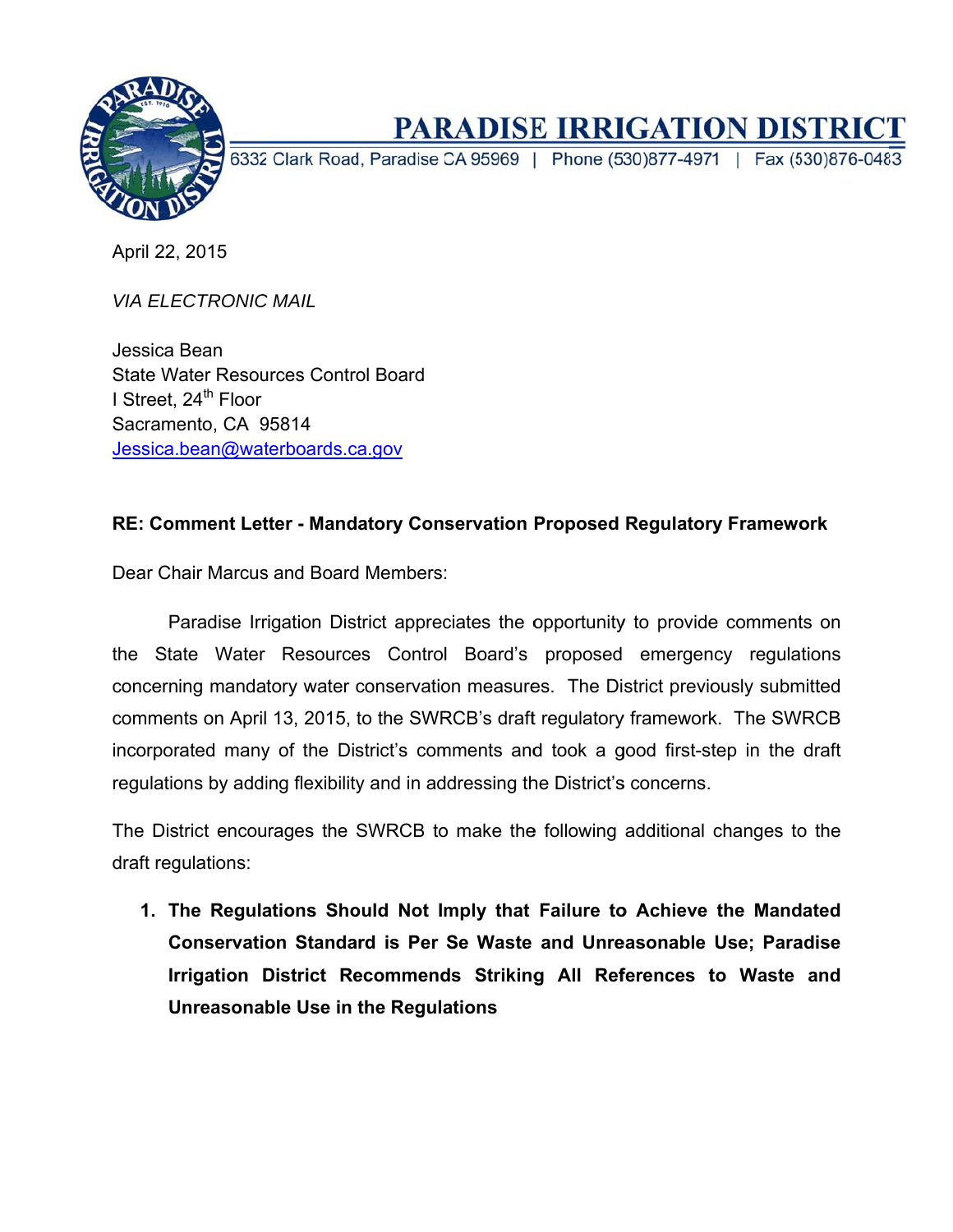Ms. Felicia Marcus, et. al. April 22, 2015 Page 2 of 6

For nearly 90 years, the Constitutional prohibition on waste and unreasonable use has been applied on a fact-specific and case-by-case basis after opportunity to be heard and the presentation of evidence in an adjudicatory or quasi-adjudicatory setting. (E.g., *Tulare Irrigation Dist. v. Lindsay-Strathmore Irrigation. Dist.* (1935) 3 Cal.2d 489 (applying water for the purpose of drowning gophers not reasonable); *Joslin v. Marin Municipal Water Dist.* (1967) 67 Cal.2d 132 (use of water to transport sand and gravel down riverbed for later extraction not reasonable); *Imperial Irrigation Dist. v. SWRCB*  (1990) 225 Cal.App.3d 548 (excessive canal spills, tail water, and seepage constituted waste of water.) Specific facts considered in such cases included, but were by no means limited to, the amounts of water needed for the users' beneficial uses, the relative importance of competing uses, the local scarcity of water resources, and local water use customs.

In contrast, the regulations engage in no such analysis and instead imply that failure to meet the applicable conservation tier will necessarily constitute waste and unreasonable use of water. What may be "wasteful" or "unreasonable" will depend on the applicable facts involved and each water supplier ought to be able to present its case for why it believes its water practices are efficient and reasonable, notwithstanding a possible failure to adhere to the SWRCB's conservation mandate. For example, a supplier in Tier 9 (36%) with wise water use requirements in place, relatively abundant stored surface water supplies, and operational projections that provide for adequate end of water year carryover storage should not be labeled as wasteful or unreasonable simply because it failed to achieve the mandated conservation level, despite its best efforts.

The District is deeply troubled with the SWRCB's recent trend to declare water uses and/or practices wasteful and unreasonable without undertaking the requisite case-by-case factual analysis. This trend appeared to start with the emergency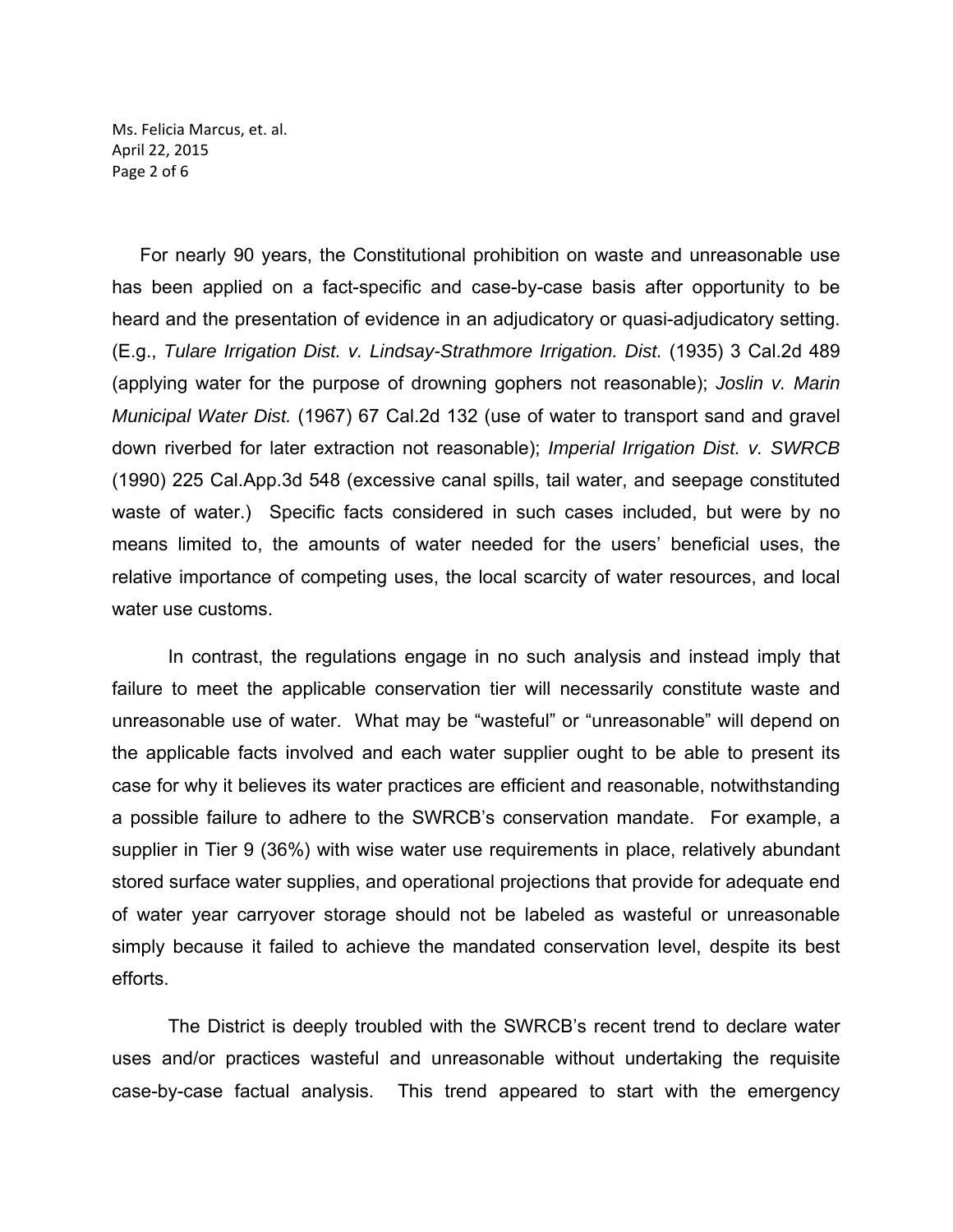Ms. Felicia Marcus, et. al. April 22, 2015 Page 3 of 6

regulations on Mill, Deer, and Antelope Creeks where the SWRCB declared all diversions and uses (except for health and safety) automatically wasteful and unreasonable if such diversions interfered with the proscribed minimum instream flow or pulse flow regime. The current emergency urban conservation regulations are drafted in a similar manner where potential violators, despite best efforts, are branded as unreasonable water wasters.

The SWRCB can satisfy the Governor's April 1<sup>st</sup> Executive Order and the requisite conservation targets without referencing or improperly expanding the waste and unreasonable use doctrine. The regulations need not specifically refer to waste and unreasonable use for the SWRCB to have that tool available to it in the event of enforcement. The District urges the SWRCB to strike all references to waste and unreasonable use.

#### **2. The Draft Regulations Ignore Past Conservation Successes and Make Conserved Water Partially Unavailable to the District's Customers**

Paradise Irrigation District took seriously the Governor's January 17, 2014, call for a voluntary 20% reduction in water use. The District and its customers successfully reduced 2014 water use by 21% as compared to 2013 levels, exceeding the governor's request for voluntary 20% reductions. Unlike many other high-achieving suppliers, the District's conservation efforts result in additional water being left in its reservoirs. Yet, if left unchanged, the District's conserved water from 2014 plus additions to storage from precipitation would be partially unavailable to the District's customers in 2015 (i.e., the District in Tier 9, would only be able to divert 64% of this stored water).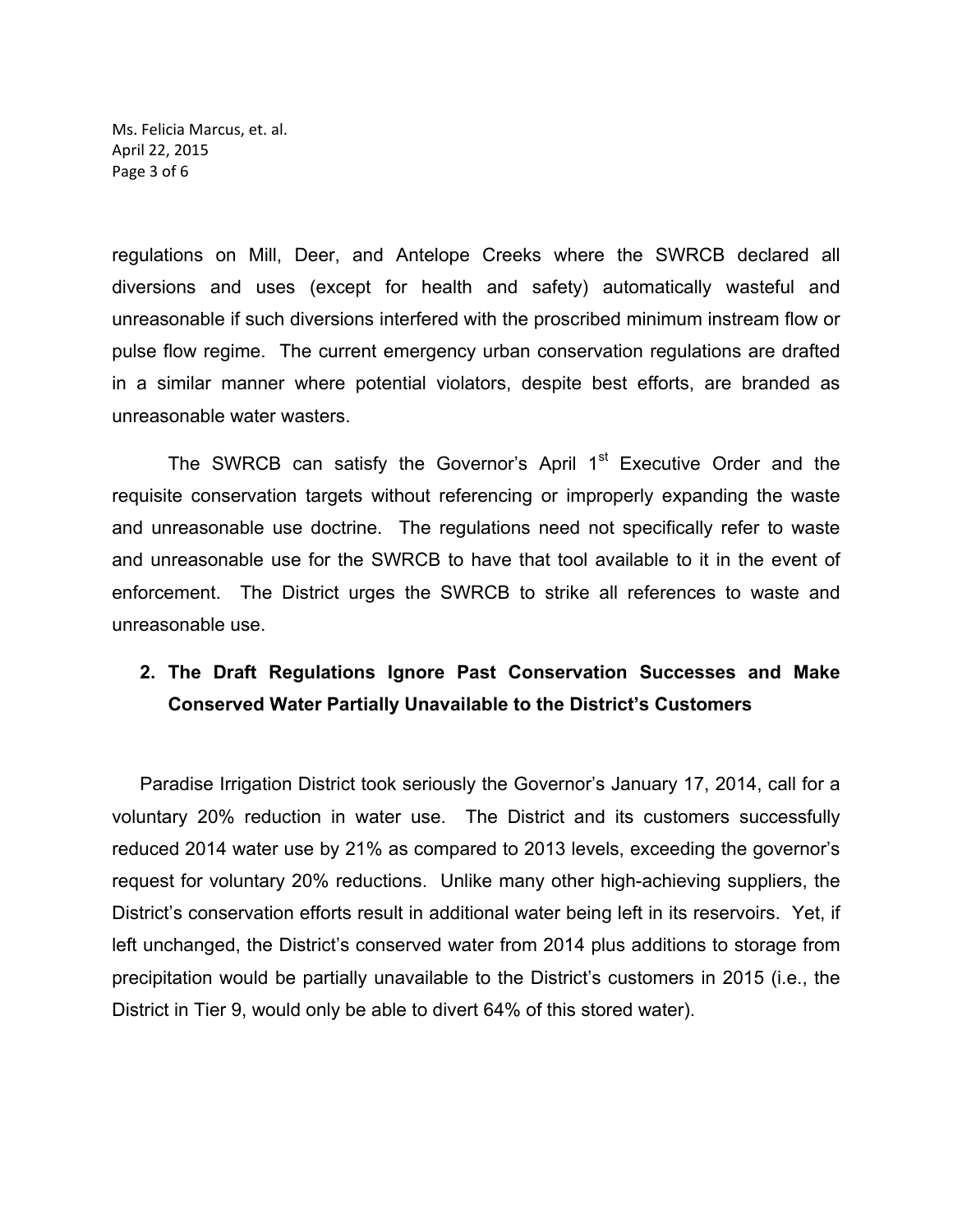Ms. Felicia Marcus, et. al. April 22, 2015 Page 4 of 6

We respectfully suggest that the proposed emergency regulations include a 25% tier for those suppliers that met or exceeded the Governor's January 2014 call for 20% voluntary water use reductions.

## **3. The SWRCB Should Add Further Flexibility to the Emergency Regulatory Scheme**

a. Section 865, subdivision (c)(2), Should Be Expanded To Include Suppliers With Adequate Surface Water Storage and Projected Adequate Carryover Storage Levels

In addition to the District's recent conservation successes, the District and its ratepayers acquired and perfected senior water rights and have planned, financed, and constructed facilities to manage multiyear droughts, as we are currently experiencing. A one-sized-fits-all regulatory scheme would ignore these prior rights and efforts by the District and its ratepayers to ensure adequate water supplies notwithstanding multiyear droughts. Blunt, inflexible regulations that do not account for local water supply conditions would unjustly penalize ratepayers that have invested huge sums of money ensuring they have a safe, reliable water supply even in extended droughts. Further, in the District's case, water conserved would remain in storage for 2016 and beyond and not benefit other areas of the State. The District recommends expanding Section 865, subdivision (c)(2), to address these realities:

> Each urban water supplier whose source of supply does not include groundwater or water imported from outside the hydrologic region, or uses groundwater not relying on groundwater basins shared with others, and that received average annual precipitation in 2014 or has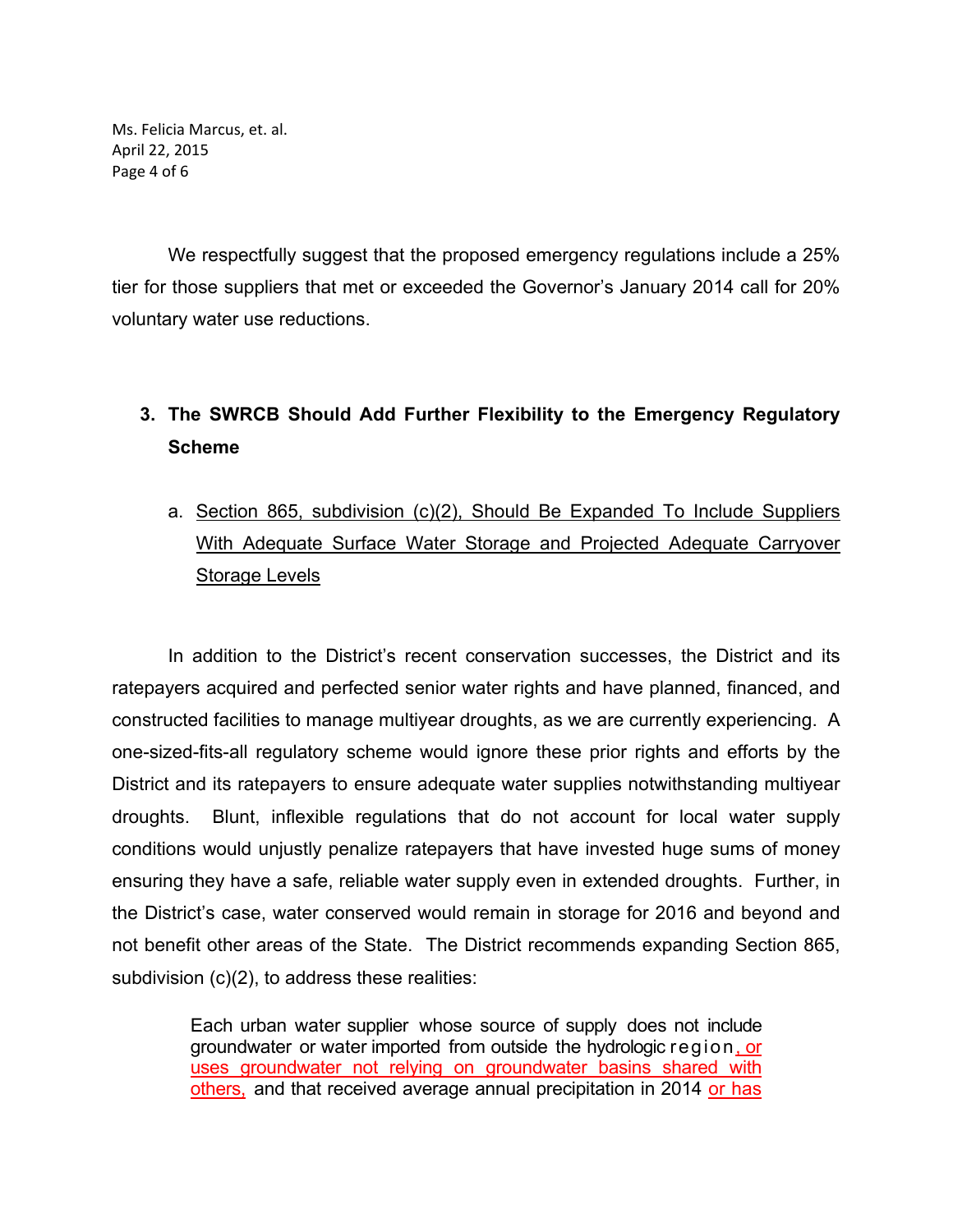Ms. Felicia Marcus, et. al. April 22, 2015 Page 5 of 6

> adequate surface water storage for 2015 and projected adequate carryover storage for the 2015/2016 water year may, notwithstanding its average July-September 2014 R-GPCD, submit for Executive Director approval a request to reduce its total water usage by a lesser percentage than the applicable percentage required in Section 865, subdivisions (c)(3-10) for each month as compared to the amount used in the same month in 2013. Any such request shall be accompanied by sufficient information showing that the supplier meets the criteria of this subsection.

### b. The Emergency Regulations Should Acknowledge the Need for Limited Outdoor Watering To Minimize and Potentially Avoid Wildfires

The District's service area is situated in the wooded Sierra foothills and requires special consideration when imposing drastic cuts in water use. Unlike those of many of the urban water suppliers identified in the proposed rulemaking package, the District's service area is characterize by large lots, dense forest, dry grasses, chaparral, and windstorms and, potentially, wildfires. Unlike many of the other suppliers assigned to the highest conservation tier, the District's service area is not characterized by opulent or lush ornamental landscaping.

In the hot, dry summer months, the District's service area is subject to extreme wildfire risk. It is almost entirely within a "Very High Fire Hazard Severity Zone," as classified by Cal Fire pursuant to 14 C.C.R. section 1280, and the portions that are not classified as "Very High" are classified as "High Fire Hazard Severity Zones." (See, also, requirements imposed by Pub. Res. Code §§ 4290 et seq.) Winter storms bring high winds that knock down trees, endangering human lives; just last winter, falling trees caused multiple fatalities in the District's service area. In order to protect human health and safety, the District's customers need to be able to keep their grasslands watered and their tall trees alive. The SWRCB has already acknowledged as much, but